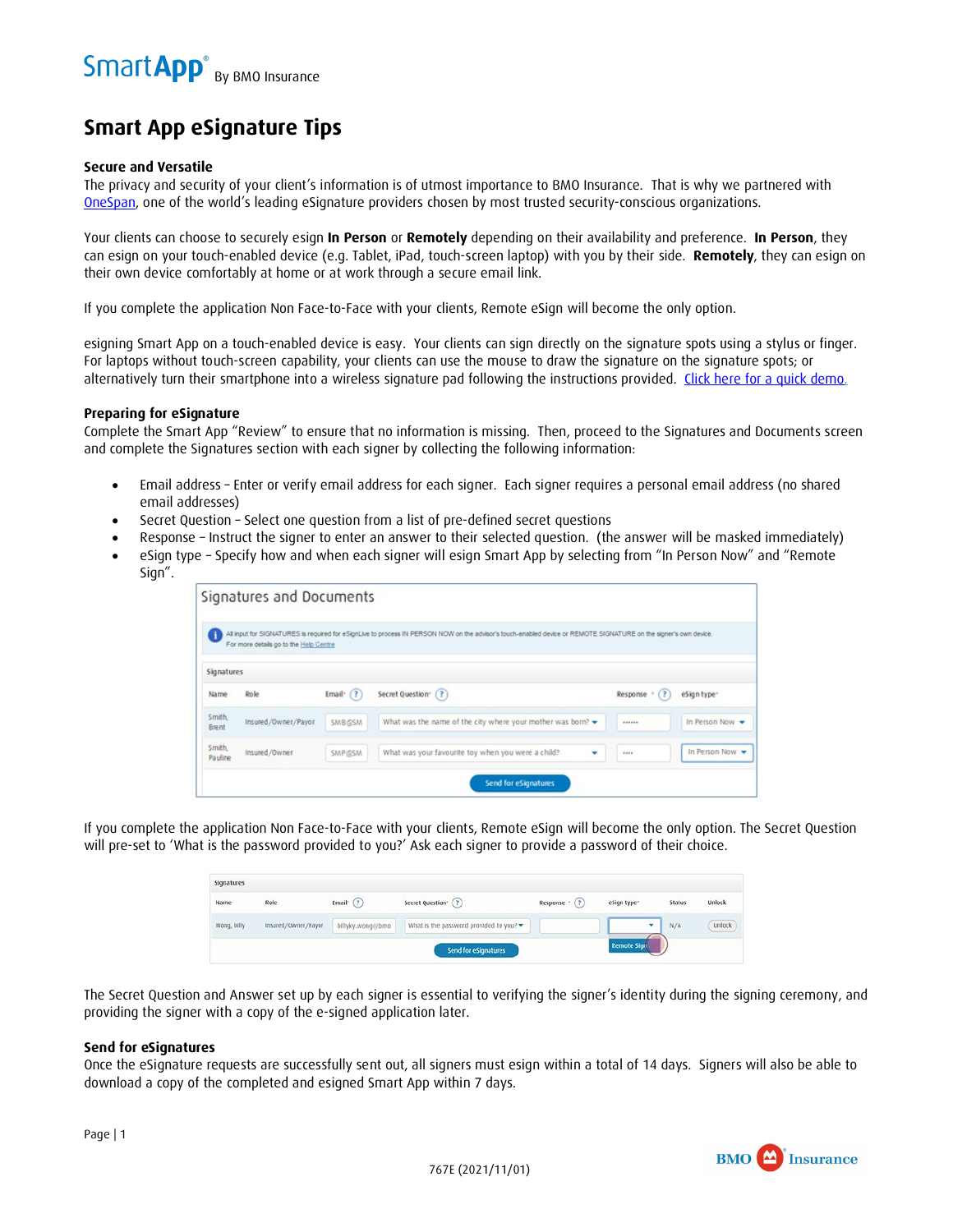

# **Handling eSignature Types**

# **1. ["In Person Now"](https://youtu.be/35mCn5bdNJ4)**

In Person Now is ideal when used on your touch enabled device with your clients to complete the eSignature process. However, it also works on traditional laptops using a mouse to draw signatures; or alternatively with a smartphone as a wireless signature pad.

|                           | For more details go to the Help Centre                                                                                      | All input for SIGNATURES is required for eSignLive to process IN PERSON NOW on the advisor's touch-enabled device or REMOTE SIGNATURE on the signer                                                            |                                                                                                                              |                       | Check to make sure that each signer's personal<br>email is entered correctly |
|---------------------------|-----------------------------------------------------------------------------------------------------------------------------|----------------------------------------------------------------------------------------------------------------------------------------------------------------------------------------------------------------|------------------------------------------------------------------------------------------------------------------------------|-----------------------|------------------------------------------------------------------------------|
| <b>Signatures</b>         |                                                                                                                             |                                                                                                                                                                                                                |                                                                                                                              |                       |                                                                              |
| Name<br>Role              | Email* $(?)$                                                                                                                | Secret Question* (?)                                                                                                                                                                                           |                                                                                                                              | Response *<br>(3)     | Each signer enters a secret Question and Answer                              |
|                           |                                                                                                                             |                                                                                                                                                                                                                |                                                                                                                              |                       | Select In Person Now and click "Send for eSignature"                         |
| Smith,<br><b>Brent</b>    | Insured/Owner/Payor<br>SMB@SM                                                                                               | What was the name of the city where your mother was born? $\blacktriangleright$                                                                                                                                |                                                                                                                              |                       |                                                                              |
| Smith,                    |                                                                                                                             |                                                                                                                                                                                                                |                                                                                                                              |                       |                                                                              |
| Insured/Owner<br>Pauline  | SMP@SM                                                                                                                      | What was the name of the city where your mother was born?                                                                                                                                                      |                                                                                                                              | $\cdots$              |                                                                              |
|                           |                                                                                                                             | What was your favourite toy when you were a child?                                                                                                                                                             |                                                                                                                              |                       |                                                                              |
|                           |                                                                                                                             | What was the name of the high school that you attended?                                                                                                                                                        |                                                                                                                              |                       |                                                                              |
|                           |                                                                                                                             | What is the name of the street you grew up on as a child?                                                                                                                                                      |                                                                                                                              |                       |                                                                              |
| <b>Documents</b>          |                                                                                                                             | What was the last name of your favourite teacher?<br>What was the name of your first pet?                                                                                                                      |                                                                                                                              |                       |                                                                              |
|                           |                                                                                                                             | The Smart App Package and any additional documents uploaded will be transmitted electronically to BMO Insurance upon submission                                                                                |                                                                                                                              |                       |                                                                              |
|                           |                                                                                                                             |                                                                                                                                                                                                                |                                                                                                                              |                       |                                                                              |
| OneSpan Sign              |                                                                                                                             | Close ES                                                                                                                                                                                                       | 890 <b>O</b> han                                                                                                             | SmartApp <sup>®</sup> |                                                                              |
|                           |                                                                                                                             |                                                                                                                                                                                                                |                                                                                                                              |                       | On your personal device, OneSpan will provide the                            |
|                           | Read & accept this document                                                                                                 |                                                                                                                                                                                                                | Face-to-Face<br>Application for Life Insurance<br>and Critical Illness Insurance                                             |                       | signer a view of the eSignature authorization and                            |
|                           | I have read and agree to the terms of the eSign Disclosure Document                                                         | <b>ACCEPT</b>                                                                                                                                                                                                  | æ                                                                                                                            |                       |                                                                              |
|                           |                                                                                                                             |                                                                                                                                                                                                                |                                                                                                                              |                       | once accepted by the signer, a view of the PDF                               |
|                           |                                                                                                                             |                                                                                                                                                                                                                |                                                                                                                              |                       | application form is presented for review and e-                              |
|                           | ELECTRONIC DISCLOSURE AND CONSENT                                                                                           |                                                                                                                                                                                                                | <b>Seden 1</b><br>Seden 4<br>Seden 4<br>Seden 4<br>Seden 1<br>Seden 1<br>Seden 1<br>Seden 1<br>Seden 1<br>Seden 1<br>Seden 1 |                       | signature                                                                    |
|                           |                                                                                                                             | By clicking on the Accept button below, I consent to signing and submitting my insurance application to<br>BMO Life Assurance Company electronically, and to receiving an electronic copy of the submitted     |                                                                                                                              |                       |                                                                              |
|                           | application along with electronic copies of all other documents and information related to my<br>application from BMO Life. |                                                                                                                                                                                                                |                                                                                                                              |                       |                                                                              |
|                           |                                                                                                                             | By selecting Decline to Sign in the More Actions menu above, this electronic application process will<br>terminate and all information provided in this application will be deleted. My advisor may print a pa |                                                                                                                              |                       |                                                                              |
| <b>Owner's Signatures</b> |                                                                                                                             |                                                                                                                                                                                                                |                                                                                                                              |                       |                                                                              |
| Province Signed           |                                                                                                                             | Ontario                                                                                                                                                                                                        |                                                                                                                              |                       |                                                                              |
| Date (YYYY/MM/DD)         |                                                                                                                             |                                                                                                                                                                                                                |                                                                                                                              |                       | Each signer reviews the PDF application and applies                          |
|                           | Name of Signer / Title (if applicable)                                                                                      | John One                                                                                                                                                                                                       |                                                                                                                              |                       | their e-signature to each signature box where                                |
|                           |                                                                                                                             | Proposed Owner Signature (indicate title of signing officers if applicable)                                                                                                                                    | <u>SIGI</u>                                                                                                                  |                       | prompted                                                                     |
|                           |                                                                                                                             |                                                                                                                                                                                                                |                                                                                                                              |                       |                                                                              |
|                           |                                                                                                                             |                                                                                                                                                                                                                |                                                                                                                              |                       |                                                                              |
|                           |                                                                                                                             |                                                                                                                                                                                                                |                                                                                                                              |                       |                                                                              |
|                           |                                                                                                                             |                                                                                                                                                                                                                |                                                                                                                              |                       |                                                                              |
|                           |                                                                                                                             |                                                                                                                                                                                                                |                                                                                                                              |                       |                                                                              |
|                           |                                                                                                                             |                                                                                                                                                                                                                |                                                                                                                              |                       |                                                                              |
|                           |                                                                                                                             |                                                                                                                                                                                                                |                                                                                                                              |                       |                                                                              |
|                           |                                                                                                                             |                                                                                                                                                                                                                |                                                                                                                              |                       |                                                                              |
|                           |                                                                                                                             |                                                                                                                                                                                                                |                                                                                                                              |                       |                                                                              |
|                           |                                                                                                                             |                                                                                                                                                                                                                |                                                                                                                              |                       |                                                                              |
| Province Signed           |                                                                                                                             | Ontario                                                                                                                                                                                                        |                                                                                                                              |                       |                                                                              |
| Date (YYYY/MM/DD)         |                                                                                                                             |                                                                                                                                                                                                                | 2021-08-13                                                                                                                   |                       |                                                                              |
| Name of Signer            |                                                                                                                             | John One                                                                                                                                                                                                       |                                                                                                                              |                       |                                                                              |
|                           | Proposed Primary Insured Signature                                                                                          |                                                                                                                                                                                                                | Signed by<br><b>John One</b>                                                                                                 |                       |                                                                              |
|                           |                                                                                                                             |                                                                                                                                                                                                                |                                                                                                                              |                       |                                                                              |
|                           | Parent or Guardian and Relationship (if Proposed Insured is under 16 (18 in Quebec))                                        |                                                                                                                                                                                                                |                                                                                                                              |                       |                                                                              |
|                           |                                                                                                                             |                                                                                                                                                                                                                |                                                                                                                              |                       |                                                                              |

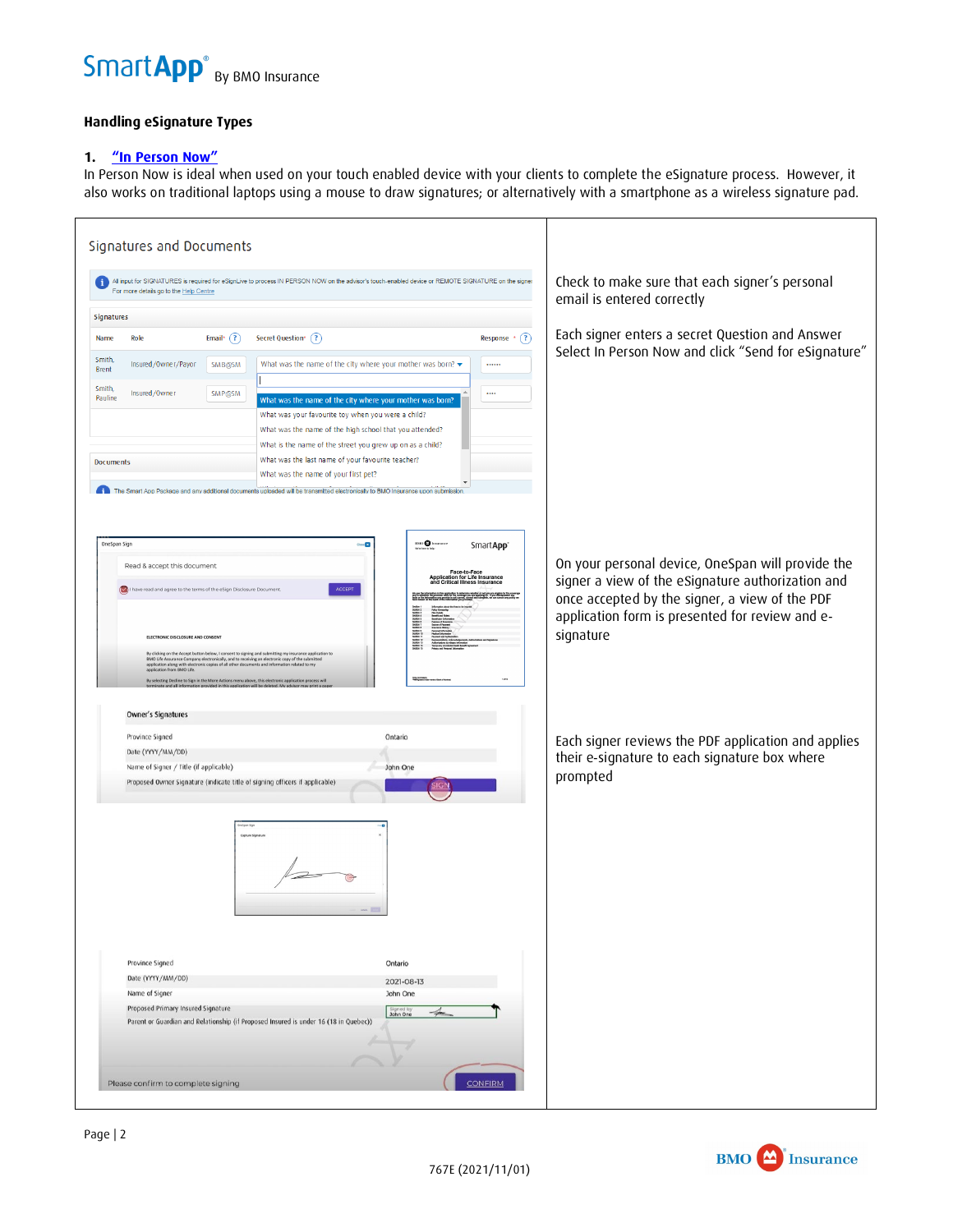|  | When the eSignature process is complete, OneSpan<br>will email all signers a link to download a copy of<br>the completed and signed application for their<br>records. |
|--|-----------------------------------------------------------------------------------------------------------------------------------------------------------------------|
|  | The PDF application copy is accessed by correctly<br>answering their secret Q&A and is accessible for the<br>next 7 days.                                             |
|  | You will be notified when the signature process is<br>completed.                                                                                                      |
|  | Submit the Smart App to BMO once the Advisor<br>Report is completed.                                                                                                  |
|  |                                                                                                                                                                       |

# **2. ["Remote Sign"](https://youtu.be/9Vd_4ncrXHc)**



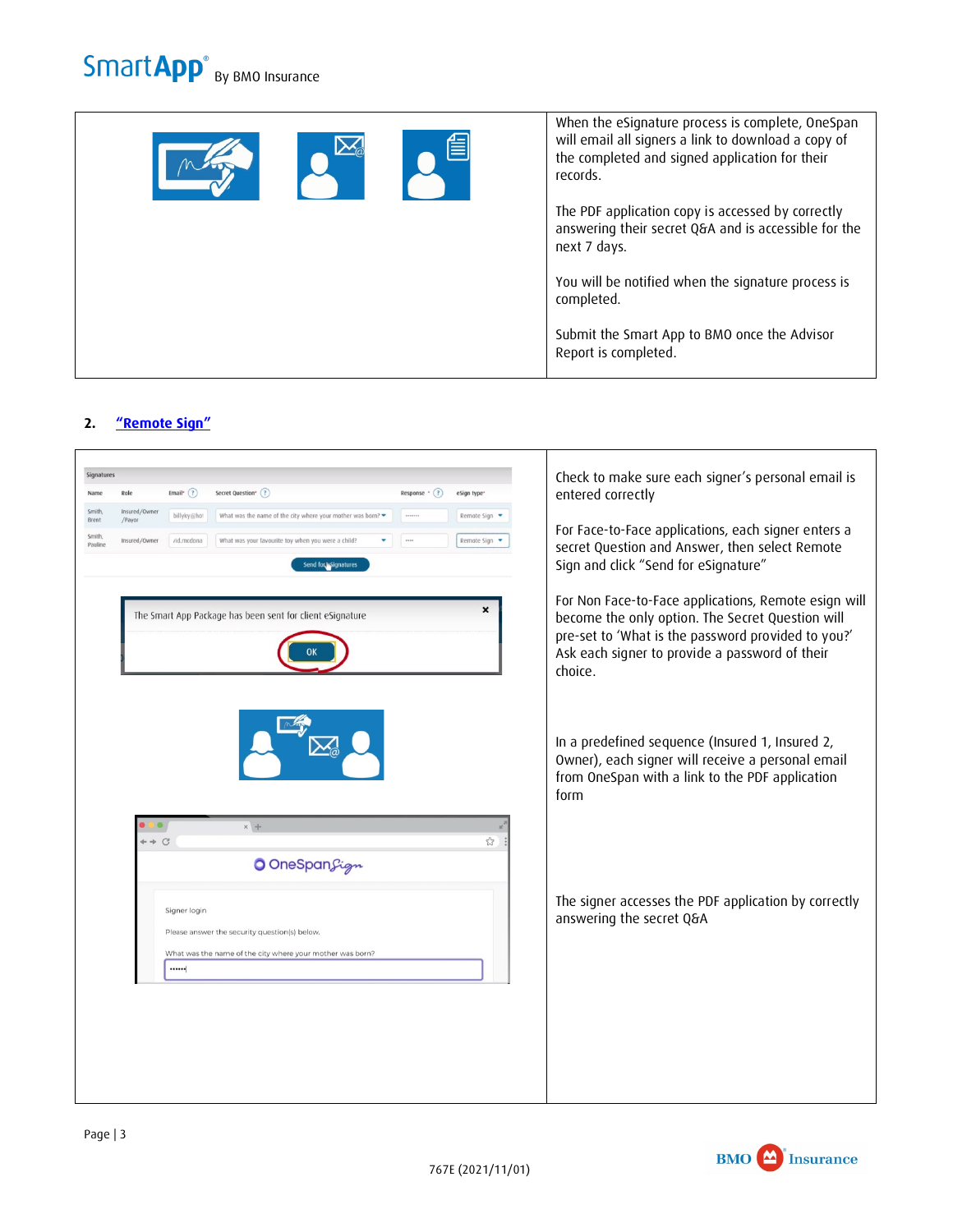



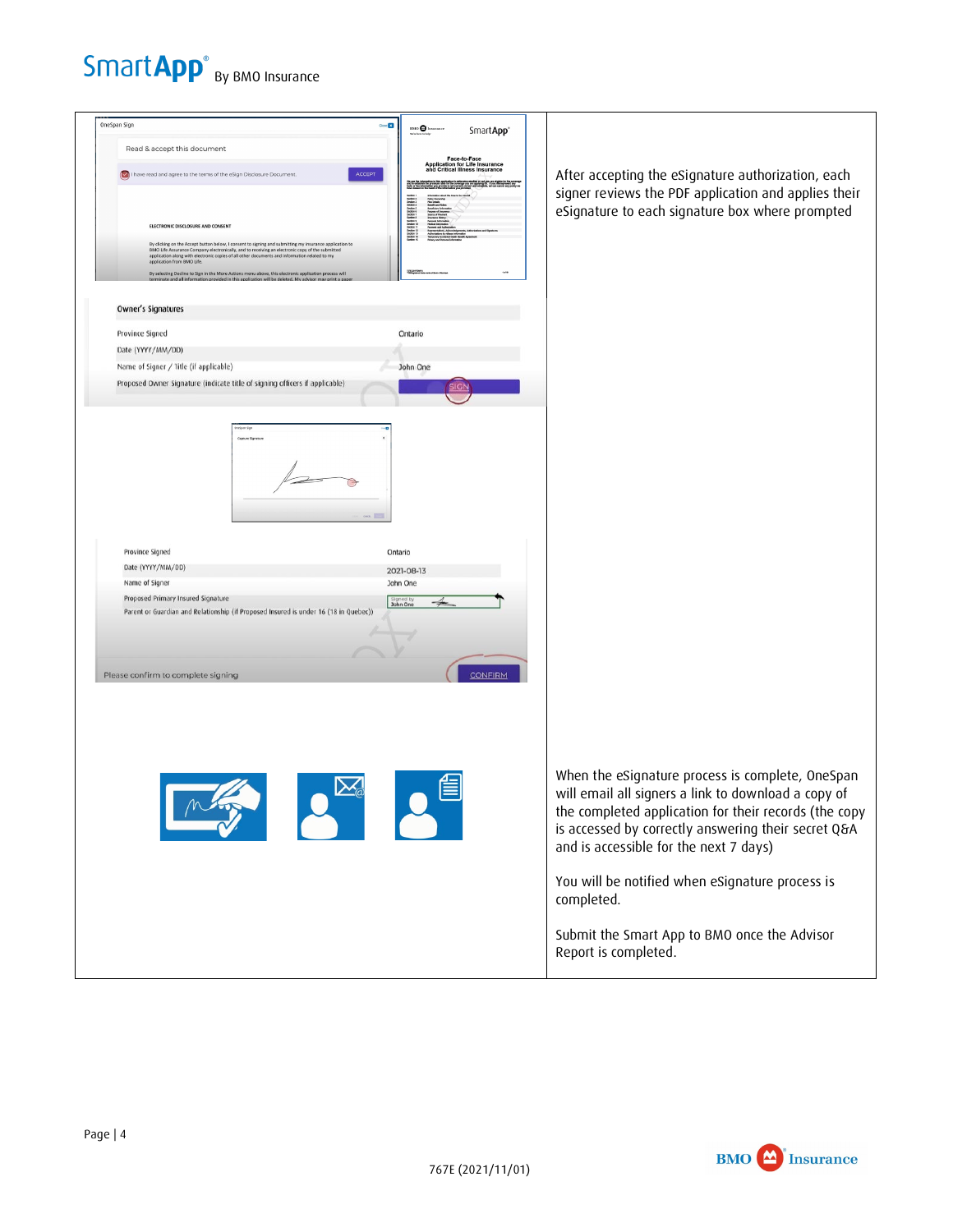

### **Managing [eSignature Statuses](https://youtu.be/K-DQN9sDF90)**

#### **Declined**

- During the PDF application review, the signer may wish to change the content of the application but cannot do so (the application is locked and only the advisor can make changes)
- The signer can "decline" to eSign

| OneSpan Sign |                                                       |                                                                  |                               | Close <b>EX</b>         |
|--------------|-------------------------------------------------------|------------------------------------------------------------------|-------------------------------|-------------------------|
| $\equiv$     |                                                       | $\mathbf{Q}$<br>$^{\circ}$<br>100%                               | MORE ACTIONS V                |                         |
| <sup>B</sup> |                                                       |                                                                  | DECLINE TO SIGN               | $\overline{\mathbf{x}}$ |
|              | Signatures required                                   |                                                                  | LANGUAGE                      | EN                      |
|              |                                                       |                                                                  | <b>EXIT SIGNING</b>           | $\overline{ }$          |
|              | <b>BMO</b><br><b>Insurance</b><br>We're here to help. |                                                                  | Smart <b>App</b> <sup>®</sup> |                         |
|              |                                                       | Application for Life Insurance<br>and Critical Illness Insurance |                               |                         |

• If a change is required to the application contents, the advisor can return to the Smart App input screens and "cancel eSignature", then make revisions to create a revised PDF application package and again "send for e-signature" to all signers for resigning

 $\begin{array}{c} \hline \end{array}$ 

• If no change to the application contents is required, the advisor can "send for e-signature" to re-send the eSignature package to the signer without affecting other signers

# Signatures and Documents

| Signatures             |               |                           |                                                                                 |                              |                         |               |        |
|------------------------|---------------|---------------------------|---------------------------------------------------------------------------------|------------------------------|-------------------------|---------------|--------|
| Name                   | Role          | (2)<br>Email <sup>*</sup> | Secret Question' (?)                                                            | $\mathbf{R}$<br>Response ' ( | eSign type <sup>*</sup> | <b>Status</b> | Unlock |
| Smith,<br><b>Brent</b> | Insured/Owner | billyky@hot               | What was the name of the city where your mother was born? $\blacktriangleright$ | *******                      | Remote Sign ▼           | Declined      | Unlock |
| Smith,<br>Pauline      | Insured/Owner | randy.wool                | What was your favourite toy when you were a child?<br>v                         |                              | Remote Sign ▼           | In progress   | Unlock |
|                        |               |                           | Cancel eSignatures<br>Send for eSignatures                                      | Print for Wet Signatures     |                         |               |        |